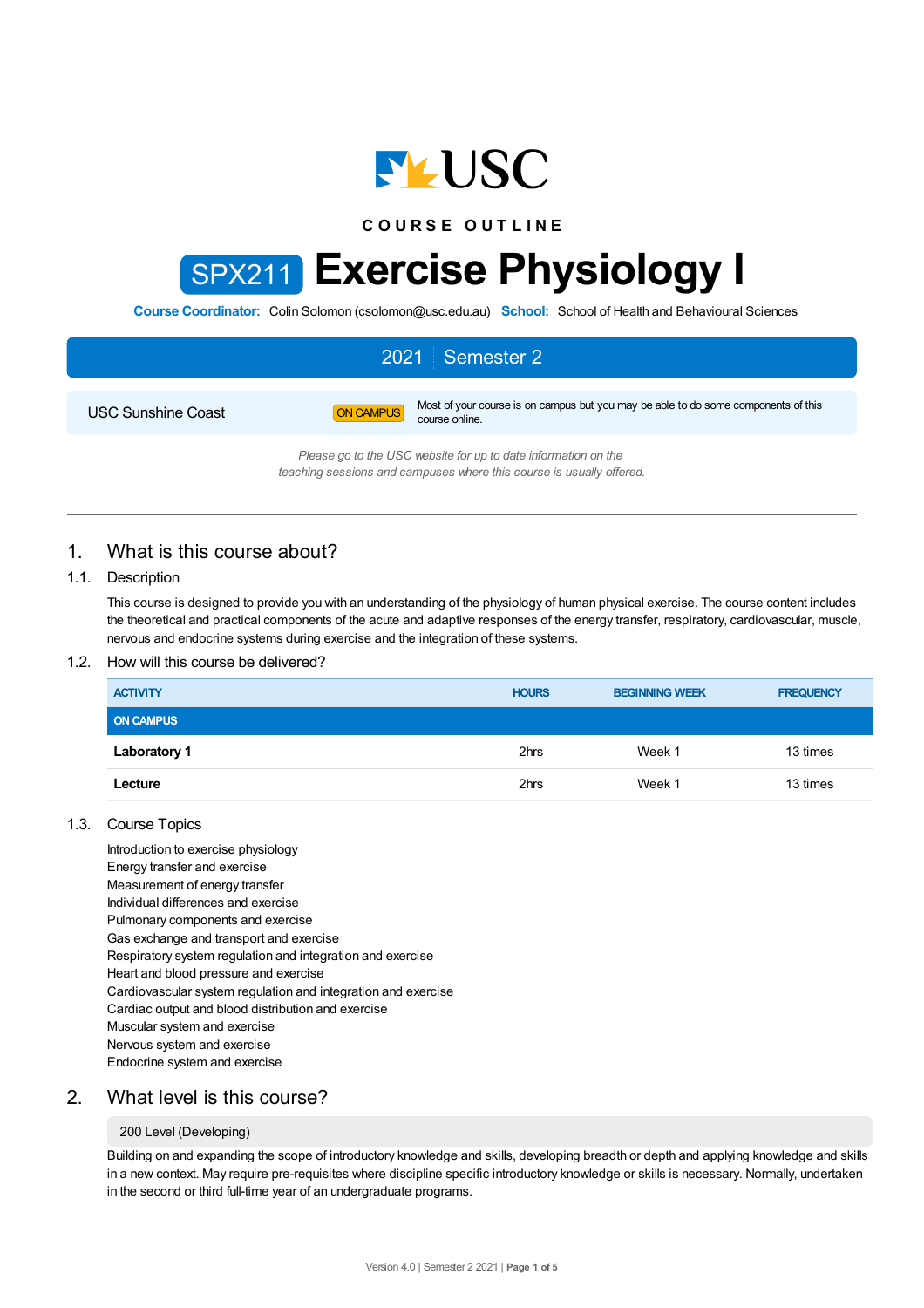# 3. What is the unit value of this course?

12 units

# 4. How does this course contribute to my learning?

|   | <b>COURSE LEARNING OUTCOMES</b>                                                                                                                                                         | <b>GRADUATE QUALITIES</b>                                                 |  |
|---|-----------------------------------------------------------------------------------------------------------------------------------------------------------------------------------------|---------------------------------------------------------------------------|--|
|   | On successful completion of this course, you should be able to                                                                                                                          | Completing these tasks<br>successfully will contribute to<br>you becoming |  |
|   | Demonstrate an understanding of the function, regulation and integration of the energy transfer,<br>respiratory, cardiovascular, muscular, neural and endocrine systems during exercise | Knowledgeable                                                             |  |
| 2 | Use literature, information, and learning resources from multiple sources                                                                                                               | Creative and critical thinker                                             |  |
| 3 | Understand the scientific method, and assess and discuss the research literature on exercise<br>physiology                                                                              | Creative and critical thinker                                             |  |
|   | Demonstrate an understanding of how to conduct tests and measurements of physiological function<br>during exercise, which are valid, accurate, and reliable                             | Knowledgeable                                                             |  |
| 5 | Compare and discuss results from laboratory experiments                                                                                                                                 | Engaged                                                                   |  |

# 5. Am Ieligible to enrol in this course?

Refer to the USC [Glossary](https://www.usc.edu.au/about/policies-and-procedures/glossary-of-terms-for-policy-and-procedures) of terms for definitions of "pre-requisites, co-requisites and anti-requisites".

# 5.1. Pre-requisites

LFS112 or SPX103

5.2. Co-requisites

Not applicable

5.3. Anti-requisites

Not applicable

5.4. Specific assumed prior knowledge and skills (where applicable)

Not applicable

# 6. How am Igoing to be assessed?

# 6.1. Grading Scale

Standard Grading (GRD)

High Distinction (HD), Distinction (DN), Credit (CR), Pass (PS), Fail (FL).

## 6.2. Details of early feedback on progress

The results of the Laboratory and ResearchQuizzes in Week 2 and Week 4 will provide early feedback on progress.

## 6.3. Assessment tasks

| <b>DELIVERY</b><br><b>MODE</b> | <b>TASK</b><br>NO. | <b>ASSESSMENT</b><br><b>PRODUCT</b>     | <b>INDIVIDUAL</b><br><b>OR GROUP</b> | <b>WEIGHTING</b><br>$\frac{9}{6}$ | <b>WHAT IS THE</b><br><b>DURATION /</b><br><b>LENGTH?</b> | <b>WHEN SHOULD I</b><br>SUBMIT? | <b>WHERE SHOULD I</b><br><b>SUBMIT IT?</b> |
|--------------------------------|--------------------|-----------------------------------------|--------------------------------------|-----------------------------------|-----------------------------------------------------------|---------------------------------|--------------------------------------------|
| All                            | 1                  | Quiz/zes                                | Individual                           | 30%                               | 30 min per<br>quiz                                        | Refer to Format                 | <b>Online Assignment</b><br>Submission     |
| All                            | 2                  | Examination                             | Individual                           | 35%                               | 2 <sub>hr</sub>                                           | Week 7                          | Online Test (Quiz)                         |
| All                            | 3                  | Examination -<br>Centrally<br>Scheduled | Individual                           | 35%                               | 2 <sub>hr</sub>                                           | Exam Period                     | Online Test (Quiz)                         |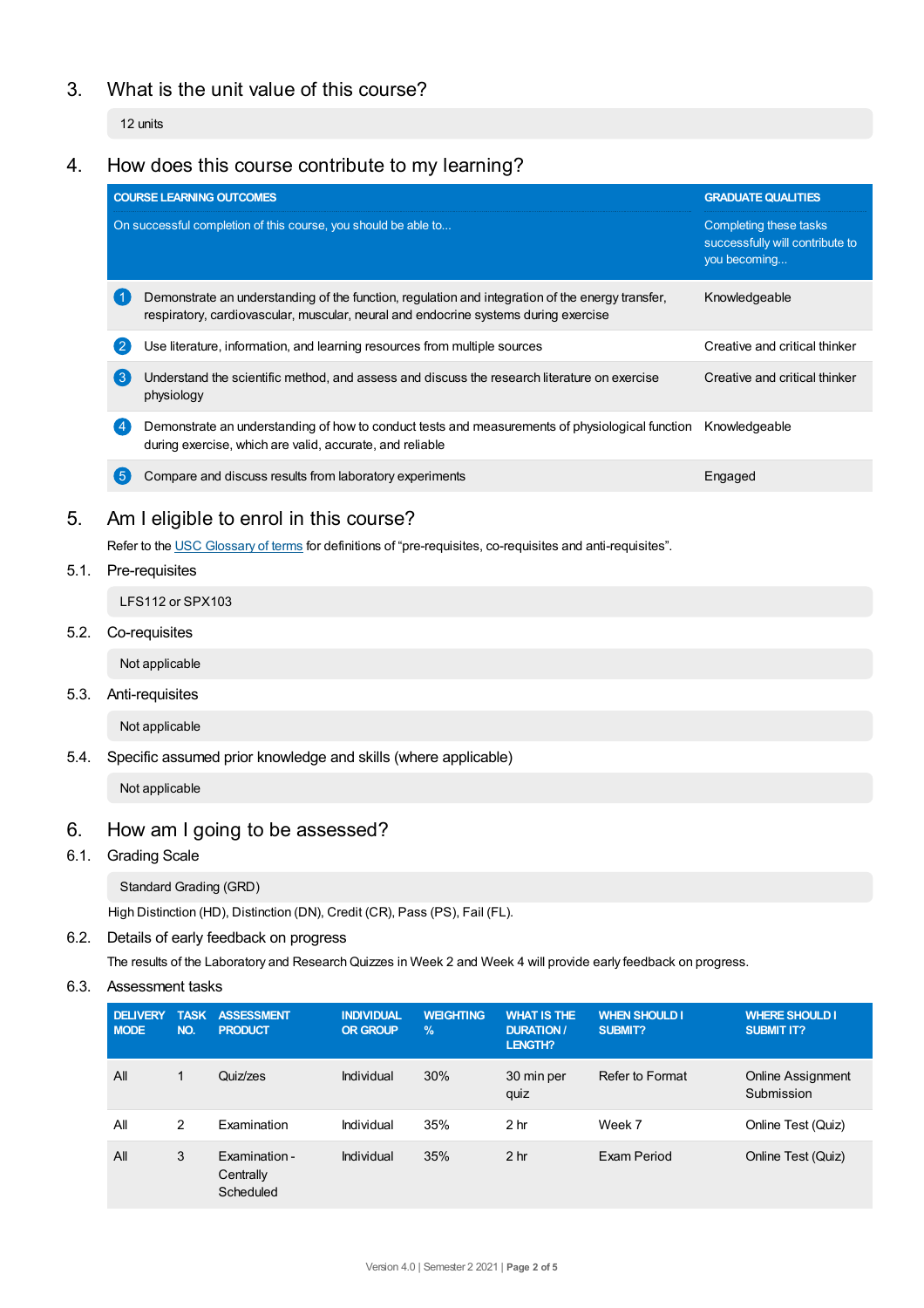## **All - Assessment Task 1:** Laboratory and ResearchQuizzes

| <b>GOAL:</b>     | The laboratory and research quizzes are designed to assess your understanding of the theory and practical components<br>from the laboratory classes, and associated required reading                                         |                                     |  |  |  |  |
|------------------|------------------------------------------------------------------------------------------------------------------------------------------------------------------------------------------------------------------------------|-------------------------------------|--|--|--|--|
| <b>PRODUCT:</b>  | Quiz/zes                                                                                                                                                                                                                     |                                     |  |  |  |  |
| <b>FORMAT:</b>   | Submit: Weeks 2, 4, 6, 8, 10, 12. Each quiz will consist of 10-20 multiple choice and or other format questions that pertain<br>to the 1-2 previous laboratory classes, and associated required reading. 30 minutes duration |                                     |  |  |  |  |
| <b>CRITERIA:</b> | No.                                                                                                                                                                                                                          | <b>Learning Outcome</b><br>assessed |  |  |  |  |
|                  | Correct and complete answers to questions                                                                                                                                                                                    | 02845                               |  |  |  |  |
|                  |                                                                                                                                                                                                                              |                                     |  |  |  |  |

#### **All - Assessment Task 2:** Mid-Semester Exam

| <b>GOAL:</b>     | The mid-semester exam is designed to assess your understanding of the theory components of the course from the<br>lectures, and required reading from Week 1 – Week 6 inclusive |                                     |  |  |  |  |
|------------------|---------------------------------------------------------------------------------------------------------------------------------------------------------------------------------|-------------------------------------|--|--|--|--|
| <b>PRODUCT:</b>  | <b>Examination</b>                                                                                                                                                              |                                     |  |  |  |  |
| <b>FORMAT:</b>   | Multiple choice questions. 2 hours duration                                                                                                                                     |                                     |  |  |  |  |
| <b>CRITERIA:</b> | No.                                                                                                                                                                             | <b>Learning Outcome</b><br>assessed |  |  |  |  |
|                  | Correct and complete answers to questions                                                                                                                                       | 02345                               |  |  |  |  |
|                  |                                                                                                                                                                                 |                                     |  |  |  |  |

#### **All - Assessment Task 3:** Final Exam

| <b>GOAL:</b>     | The final exam is designed to assess your understanding of the theory components of the course from the lectures, and<br>required reading, from Week 8 - Week 13 inclusive |                                     |  |  |  |  |
|------------------|----------------------------------------------------------------------------------------------------------------------------------------------------------------------------|-------------------------------------|--|--|--|--|
| <b>PRODUCT:</b>  | Examination - Centrally Scheduled                                                                                                                                          |                                     |  |  |  |  |
| <b>FORMAT:</b>   | Multiple choice questions.2 hours duration                                                                                                                                 |                                     |  |  |  |  |
| <b>CRITERIA:</b> | No.                                                                                                                                                                        | <b>Learning Outcome</b><br>assessed |  |  |  |  |
|                  | Correct and complete answers to questions                                                                                                                                  | 02345                               |  |  |  |  |
|                  |                                                                                                                                                                            |                                     |  |  |  |  |

# 7. Directed study hours

A 12-unit course will have total of 150 learning hours which will include directed study hours (including online if required), self-directed learning and completion of assessable tasks. Directed study hours may vary by location. Student workload is calculated at 12.5 learning hours per one unit.

# 8. What resources do I need to undertake this course?

Please note: Course information, including specific information of recommended readings, learning activities, resources, weekly readings, etc. are available on the course Blackboard site– Please log in as soon as possible.

## 8.1. Prescribed text(s) or course reader

Please note that you need to have regular access to the resource(s) listed below. Resources may be required or recommended.

| <b>REQUIRED? AUTHOR</b> |                                   | YEAR | TITLE                                                               | <b>PUBLISHER</b>                        |
|-------------------------|-----------------------------------|------|---------------------------------------------------------------------|-----------------------------------------|
| Reguired                | McArdle W., Katch F.,<br>Katch V. |      | 2014 Exercise Physiology Energy, Nutrition and Human<br>Performance | Lippincott Williams &<br><b>Wilkins</b> |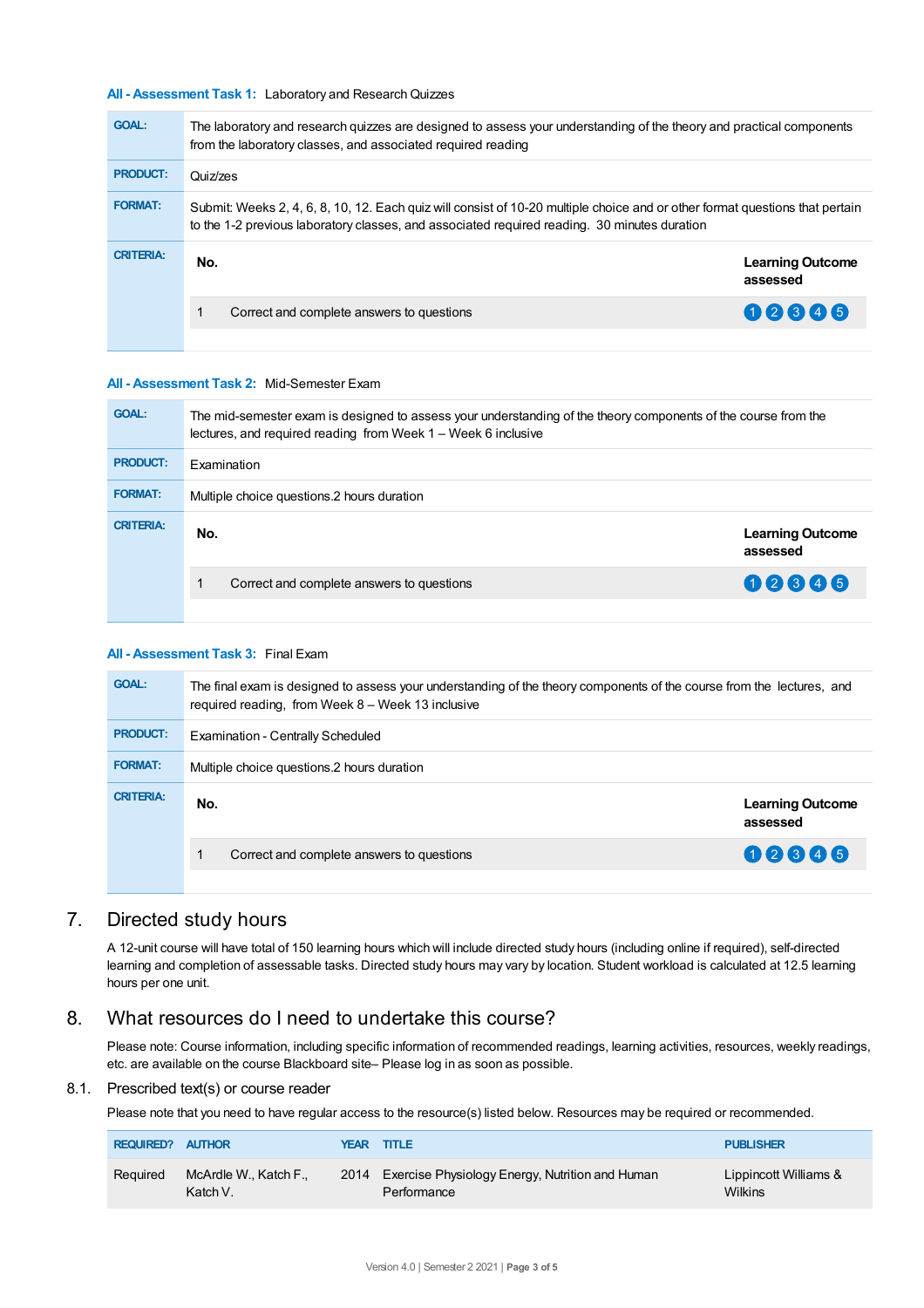## 8.2. Specific requirements

According to the Health and Safety policies and procedures applicable within campus areas

# 9. How are risks managed in this course?

Risk assessments have been performed for all laboratory classes and a low level of health and safety risk exists. Some risk concerns may include equipment, instruments, and tools; as well as manual handling items within the laboratory. It is your responsibility to review course material, search online, discuss with lecturers and peers and understand the risks associated with your specific course of study and to familiarise yourself with the University's general health and safety principles by reviewing the online [induction](https://online.usc.edu.au/webapps/blackboard/content/listContentEditable.jsp?content_id=_632657_1&course_id=_14432_1) training for students, and following the instructions of the University staff.

# 10. What administrative information is relevant to this course?

## 10.1. Assessment: Academic Integrity

Academic integrity is the ethical standard of university participation. It ensures that students graduate as a result of proving they are competent in their discipline. This is integral in maintaining the value of academic qualifications. Each industry has expectations and standards of the skills and knowledge within that discipline and these are reflected in assessment.

Academic integrity means that you do not engage in any activity that is considered to be academic fraud; including plagiarism, collusion or outsourcing any part of any assessment item to any other person. You are expected to be honest and ethical by completing all work yourself and indicating in your work which ideas and information were developed by you and which were taken from others. You cannot provide your assessment work to others.You are also expected to provide evidence of wide and critical reading, usually by using appropriate academic references.

In order to minimise incidents of academic fraud, this course may require that some of its assessment tasks, when submitted to Blackboard, are electronically checked through SafeAssign. This software allows for text comparisons to be made between your submitted assessment item and all other work that SafeAssign has access to.

#### 10.2. Assessment: Additional Requirements

Eligibility for Supplementary Assessment

Your eligibility for supplementary assessment in a course is dependent of the following conditions applying:

The final mark is in the percentage range 47% to 49.4% The course is graded using the Standard Grading scale You have not failed an assessment task in the course due to academic misconduct

#### 10.3. Assessment: Submission penalties

Late submission of assessment tasks may be penalised at the following maximum rate:

- 5% (of the assessment task's identified value) per day for the first two days from the date identified as the due date for the assessment task.

- 10% (of the assessment task's identified value) for the third day - 20% (of the assessment task's identified value) for the fourth day and subsequent days up to and including seven days from the date identified as the due date for the assessment task. - A result of zero is awarded for an assessment task submitted after seven days from the date identified as the due date for the assessment task. Weekdays and weekends are included in the calculation of days late. To request an extension you must contact your course coordinator to negotiate an outcome.

#### 10.4. Study help

For help with course-specific advice, for example what information to include in your assessment, you should first contact your tutor, then your course coordinator, if needed.

If you require additional assistance, the Learning Advisers are trained professionals who are ready to help you develop a wide range of academic skills. Visit the Learning [Advisers](https://www.usc.edu.au/current-students/student-support/academic-and-study-support/learning-advisers) web page for more information, or contact Student Central for further assistance: +61 7 5430 2890 or [studentcentral@usc.edu.au](mailto:studentcentral@usc.edu.au).

## 10.5. Wellbeing Services

Student Wellbeing provide free and confidential counselling on a wide range of personal, academic, social and psychological matters, to foster positive mental health and wellbeing for your academic success.

To book a confidential appointment go to [Student](https://studenthub.usc.edu.au/) Hub, email [studentwellbeing@usc.edu.au](mailto:studentwellbeing@usc.edu.au) or call 07 5430 1226.

## 10.6. AccessAbility Services

Ability Advisers ensure equal access to all aspects of university life. If your studies are affected by a disability, learning disorder mental health issue,, injury or illness, or you are a primary carer for someone with a disability or who is considered frail and aged, [AccessAbility](https://www.usc.edu.au/learn/student-support/accessability-services/documentation-requirements) Services can provide access to appropriate reasonable adjustments and practical advice about the support and facilities available to you throughout the University.

To book a confidential appointment go to [Student](https://studenthub.usc.edu.au/) Hub, email [AccessAbility@usc.edu.au](mailto:AccessAbility@usc.edu.au) or call 07 5430 2890.